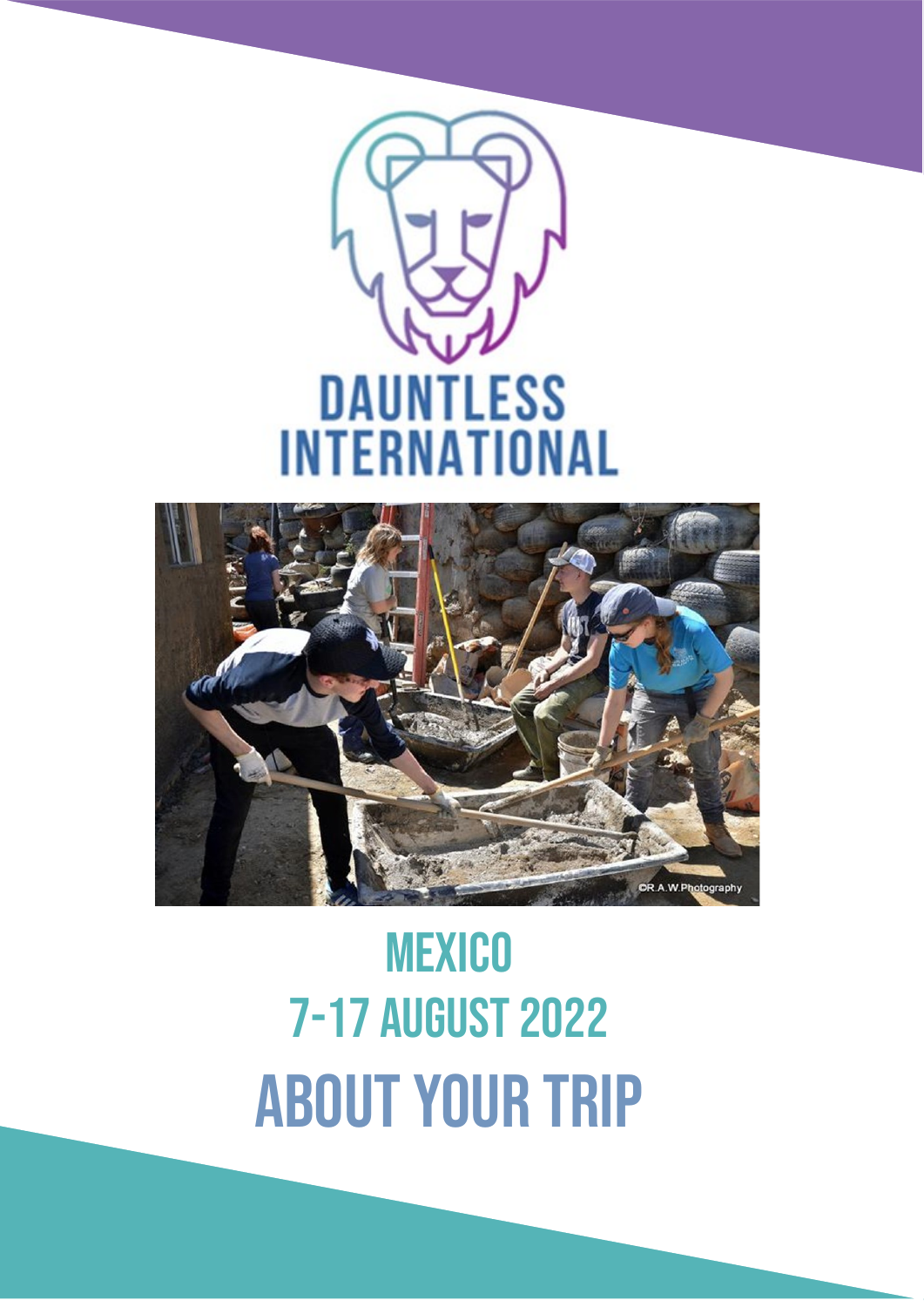

**Take part together in a memorable experience that will challenge your everyday life, encouraging you to discover more about God's heart for the world and your response to issues of poverty and justice.**

**Learn about a different culture as you work alongside local people to build a home and create hope for a family trapped by poverty.** 

**Apply what you have experienced once you get home as the trip becomes mere preparation for making a difference in your own communities.** 

### **WHAT'S INCLUDED?**

- Training and support before, during and after your trip
- Travel and medical insurance
- Flights and Visas
- In-country travel, food and accommodation
- Project costs and tools
- One Trip T-Shirt
- All the flights and flight inclusive holidays are financially protected by the ATOL scheme.

### **WHAT'S NOT INCLUDED?**

- **Vaccinations**
- Travel to and from UK airports
- Project and Trip appropriate clothing
- Travel Money

# WHAT TO EXPECT

Sun 7 Aug — Travel to San Diego Mon 8 Aug — Travel to Tijuana and set up camp Tue 9 Aug — House building day 1 Wed 10 Aug — House Building day 2 Thu 11 Aug — House Building day 3 Fri 12 Aug — House Building day 4

Sat 13 Aug — House Building day 5 Sun 14 Aug — Key handover + travel to USA Mon 15 Aug — Rest day in San Diego Tue 16 Aug — Travel to UK Wed 17 Aug — Arrive back home



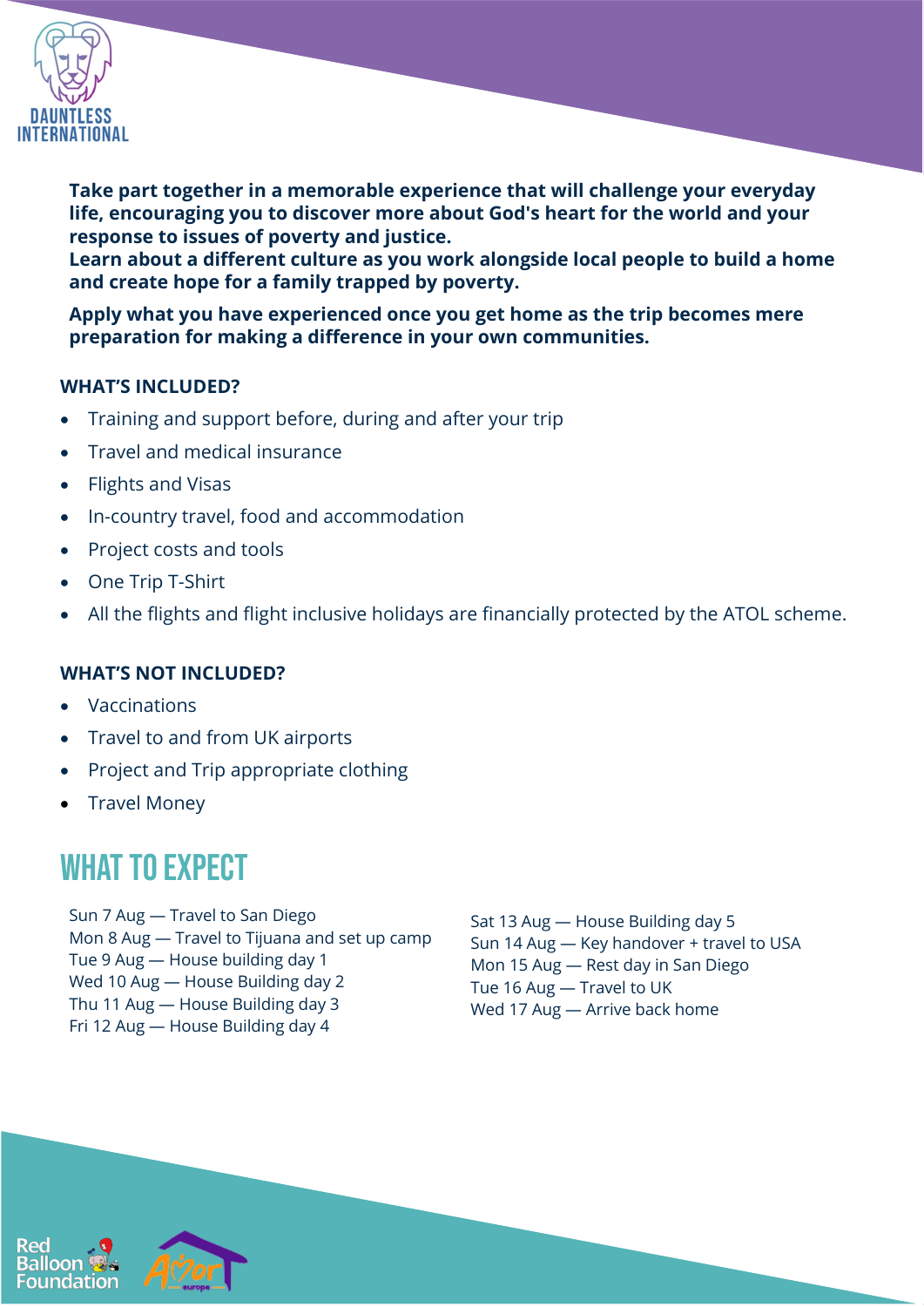

# Safety on the build site

We will spend five days on the build site supervised by experienced build managers who have many houses under their belts.

• We will have a designated leader who will oversee all safety during the build.

It is very important that we only use the drinking water provided by Amor as this is treated and safe to consume. The water used for showers will not be treated and so not safe to drink.

• When on site it is important that we do not approach or feed any animals which may appear as there is always a risk of biting and infection so we ask that you avoid any contact however cute they may be.

- As the site will be dusty please pack extra antihistamines for allergy sufferers and extra saline solution for contact lens wearers.
- We ask that everyone adheres to a respectable dress code (shoulders covered and long trousers worn) to protect from sun burn and to respect the local culture.
- Sunhats, sun cream and bottles of water be brought to site every day as sunstroke and dehydration can be a serious issue when on site as well as back at camp.
- On site all young people must wear closed toe sturdy shoes to protect feet from any damage.

# **Travel & On Location**

### **Accommodation**

Whilst in America we will be staying in a hotel in Mission Beach, San Diego. Whilst in Mexico we will be staying on an Amor ministries secure campsite. The campsite will provide tents but you will need to bring a sleeping bag and air bed. The site has basic toilets and shower facilities. We will be using individual solar showers, which we will fill up in the morning and leave in the sun to warm–up in the heat of the day. We will have a shower each day when we return from the building site as we can get quite dusty!

### **Food & Drink**

All meals and drinking water are included in the trip. We will be eating Mexican food, prepared by Mexican cooks. We will do our best to take into account your dietary requirements.

### **Travel & Medical Insurance**

Amor Europe will provide group insurance which is included in the cost of your trip. If you would like a copy of the insurance policy, please ask your Group Leader.

Should anyone on the trip contract Covid-19 while we are on the trip then any and all costs for isolation or repatriation will be covered by the trips insurance.

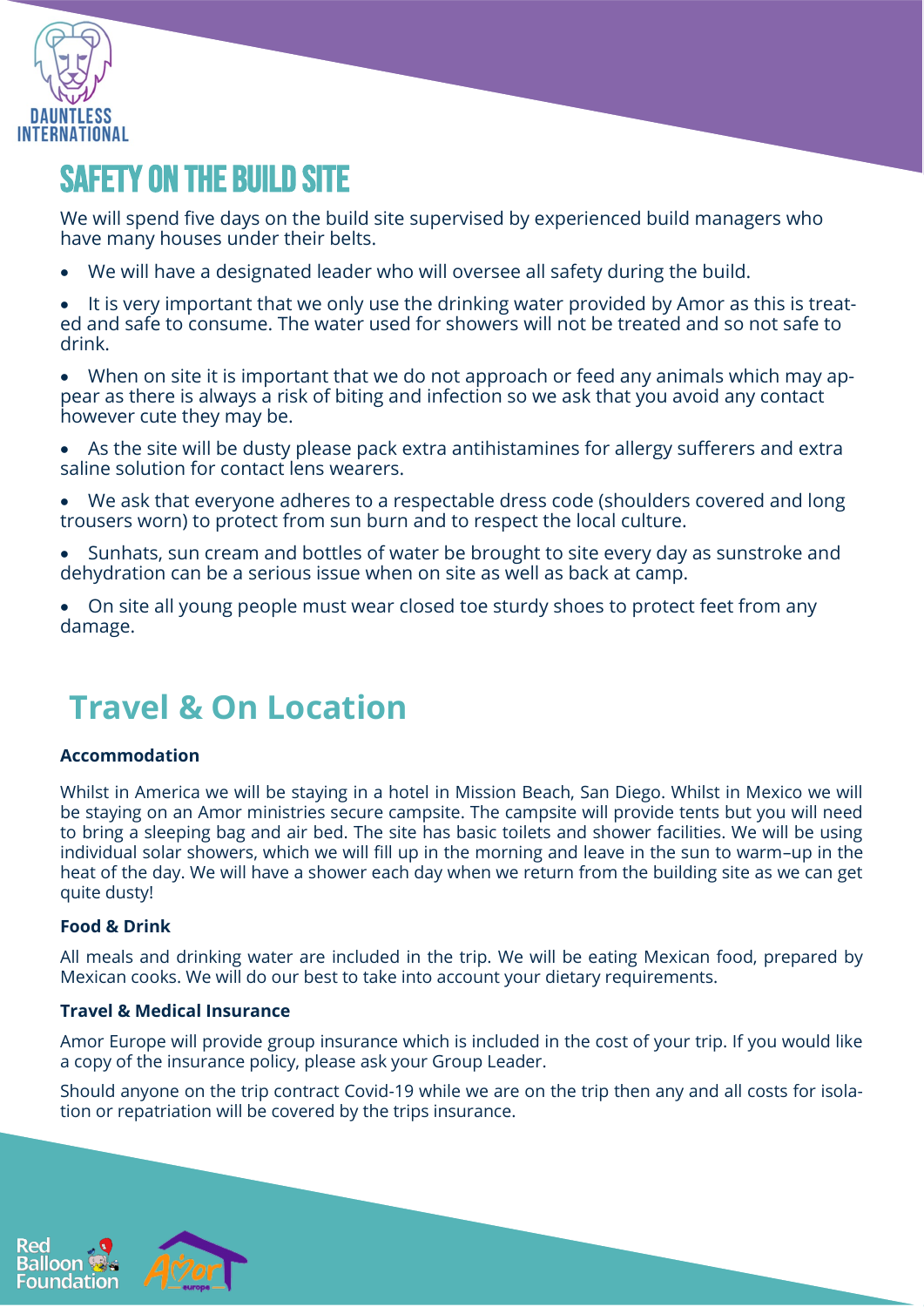

# Travel practicalities

### **Passports and ESTA (Visa)**

We will be collecting all passports before we travel. They will be kept safely in the office giving you one less thing to remember in the rush to pack and leave the house the morning we fly. These will be kept safe with leaders at all times whilst on the trip to avoid them being misplaced or left behind. We will gather all parents/carers for a meeting to ensure all forms and ESTA visas are filled out correctly as these include permission for us to take your children across borders.

ESTA's: Please use the Amor address as the address we will be staying at in America. Amor Ministries 3636 Camino Del Rio N Suite 215, San Diego, CA 92108

### **Jabs & Health advice**

Please ensure that all jabs have been had a minimum of 4-6 weeks before we travel. This is incredibly important and we urge you to make sure this is done well before we fly. Recommended Vaccines:

- **Tetanus**
- Hepatitis A
- **Typhoid**

It is good practice to avoid all animals just to be safe. If you suffer from allergies please pack extra antihistamines as the worksites can be very dusty and extra saline solution if you wear contact lenses.

Please ensure any and all medical information concerning your child is noted on their application form so that they can receive the best possible care should they need it.

#### **Rest Day**

We will have one day off during the trip either before or after the build depending on flights. We usually spend this day exploring San Diego's mission beach which is a beautiful family beach with a historic funfair and attractions. Throughout the trip there is a significant emphasis on processing what we are experiencing and seeing whilst in Mexico and time is made for all to explore their response to the poverty they will experience.



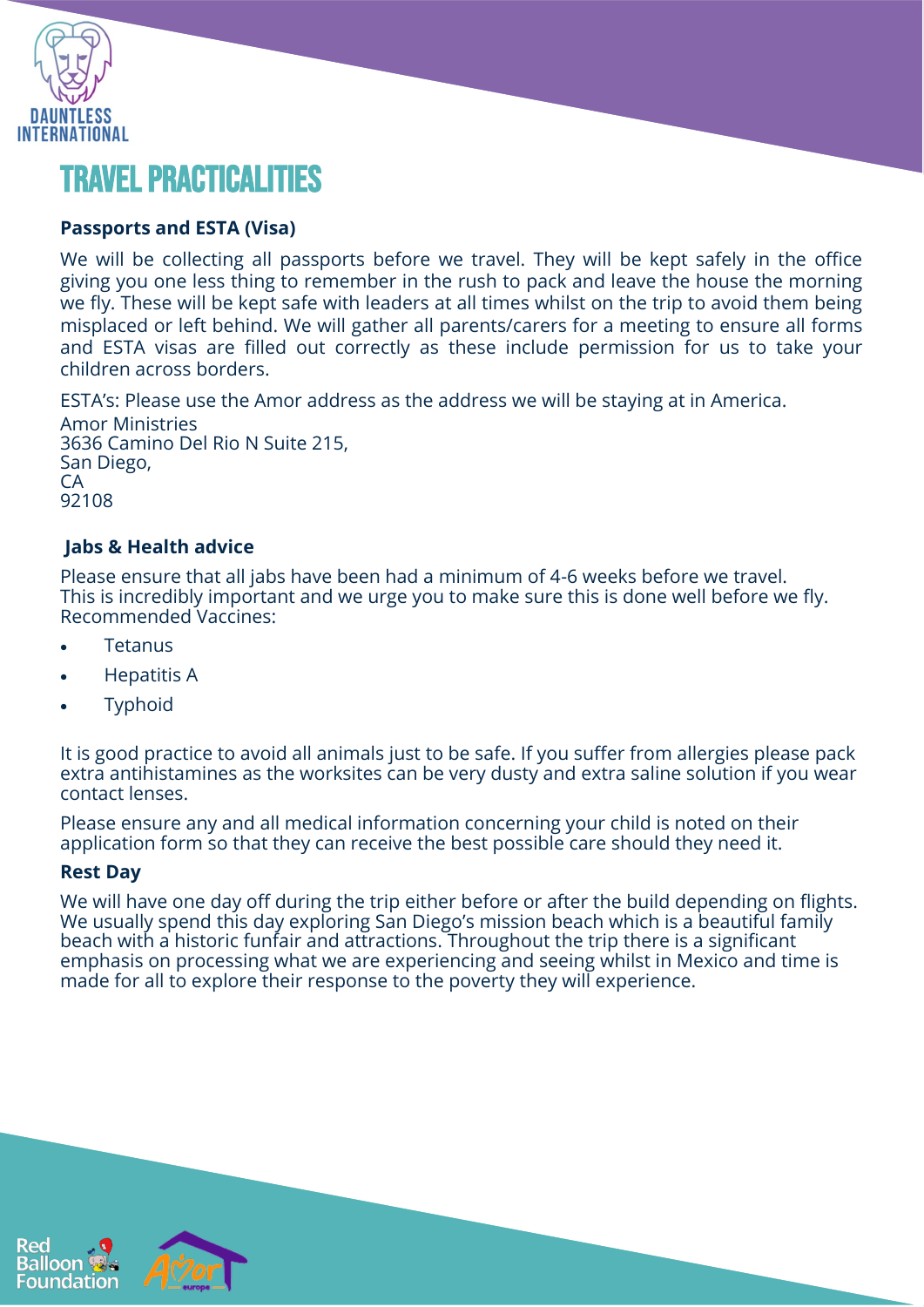

# Fundraising and Payments

## **Fundraising**

Fundraising is a key feature of Dauntless trips encouraging young people to organise events that as well as raising funds also serve the community in some way. Some examples which have worked well include;

- Gardening days;
- Community clear ups;
- Cycle rides;
- Car washes;
- Cake and jumble sales;
- Quiz nights;
- Walks/runs/climbs;
- Non-uniform days

### **Payments**

The Payment deadlines for August 2022 are:

- end of January 2022— £150
- end of March 2022  $-$  £600 (Total £750)
- end of May 2022  $-$  £800 (Total £1,400)
- by the 18 July 2022  $-$  £475 (Total £1,875)
- •

If you are a Red Balloon affiliated group or have signed up as a family you will be sent an invoice ahead of each payment deadline.

If you have signed up through our groups registration, Dawn Kellers (Amor Europe's Finance Officer) will contact you to advise you on how to make ongoing trip payments.

Please ensure you send in funds on time as this will help us with costs that will be incurred prior to the trip, such as flights and insurance.



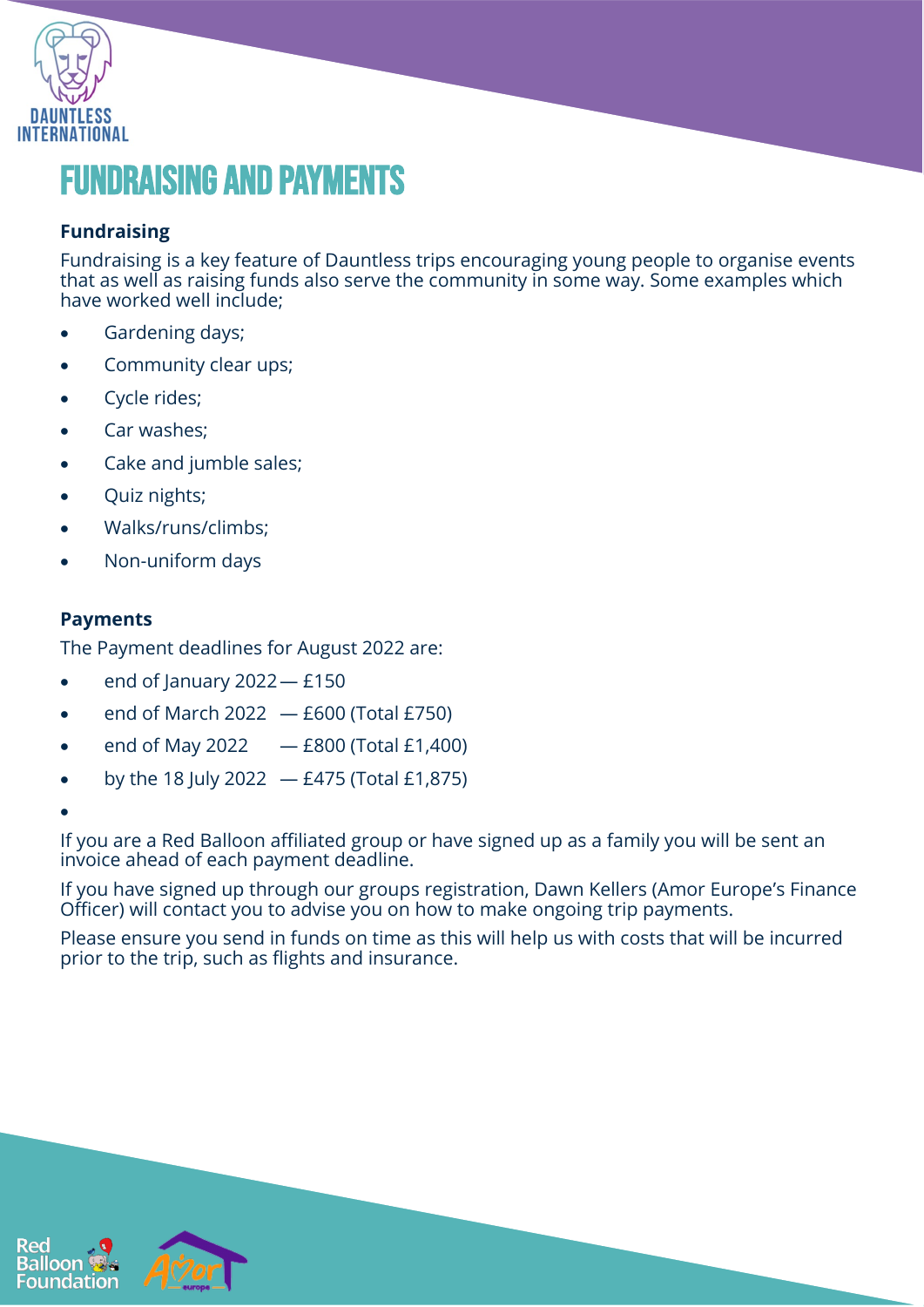

# What to bring

# **Clothing**

Please would all young people wear their trip t-shirt or hoodie at all times when traveling with us so that they can be easily identified as members of our group. When on the campsite and in America casual clothes can be worn.

However, when on the build site in the community all must have their shoulders covered at all times and wear long trousers. Besides the fact we will be working on a build site it is important we are dressed modestly. Mexico is a predominantly Catholic country and modest dress is an important aspect of the culture. Anyone failing to meet these standards will be asked to change. Clothes worn on the build site will get smelly, dirty and more than likely covered in concrete so please do not bring your most loved outfits.

### **Medication**

All medications and vitamin supplements must be in its original packaging (no loose tablets) and clearly marked with frequency and dosage. This will be kept by leaders at all times and will be given out when required.

### **Phones/valuables**

Please avoid bringing valuable cameras or phones etc. If you do you do so at your own risk. Neither Amor Europe or Red Balloon Foundation will cover the cost of any lose or damages so if you do bring them please take out your own insurance.

P.s. Don't turn on your internet in Mexico or America! Even if you get signal connecting to the internet for a second is very expensive!

### **Cash**

You may need a small amount of money for snacks and souvenirs. We suggest you should not bring more than \$100. Please bring American Dollars. The only British pounds will be used in the airport so do not bring these for spending overseas.

### **DO NOT BRING**

Alcoholic beverages, anything which may be perceived as a weapon, non-prescription drugs, hair straighteners, hair dryers, MP3 Players, Ipods, fireworks etc.

There will be no power outlets available for electrical goods on the campsite.

### **Contacting Home**

Whilst on the trip leaders will contact a member of the RBF team in the UK with updates once we are back in America (and have Wifi). They will then forward these updates to all parents.

Whilst on the campsite there will be no facilities for charging phones or cameras. They will only be able to be charged at the hotel. You will be given flight numbers nearer the time for you to track the flight home. Should there be any delays you will be contacted by RBF as soon as possible.



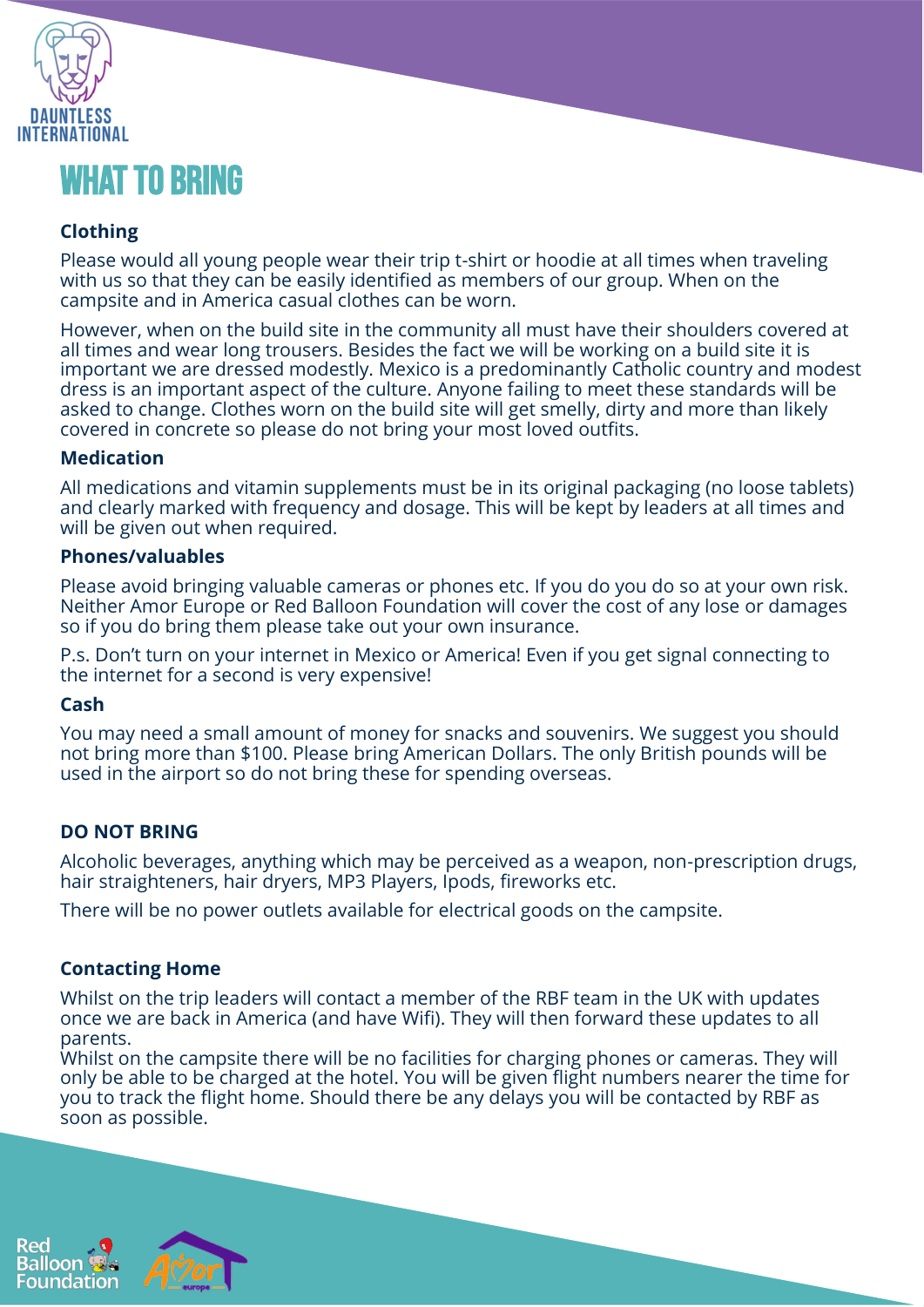



Each person is expected to bring the following items. It is important that these items do not take up more space than the airline will allow. We therefore strongly recommend that you pack a limited amount of clothing since this is a work situation and you will not need more than two sets of work clothes. Please follow the kit list as cultural considerations mean that people without long trousers and tops with sleeves will not be allowed on the worksites.

- Sleeping bag (3 season at least, as it will be cold at night)
- Camping mat style mattress (people have mentioned that air beds are warmest)
- Small pillow
- Toiletries (toothbrush, toothpaste, brush, soap and shampoo)
- Towel and flannel
- Torch and spare batteries (head torches are best)
- **Sunglasses**
- Sun hat ensure it covers neck and ears
- **Sunblock**
- Lip Balm
- Insect repellent
- Work shoes sturdy, no open toe shoes
- 2 Sets of work clothes nothing sleeveless, no shorts (full length trousers only)
- Swimming costume (no bikinis) to be used for showers
- Warm clothes for evenings
- Camp clothes shorts and dresses are ok
- Non-work shoes (these must be comfortable)
- Rain gear
- Bible, notebook, pen
- Camera (optional)
- Toilet bag containing baby wipes, antibacterial gel (toilet paper provided)
- Labelled drinking container 1.5L min- for water on the worksite.
- Nail pouch helpful but not essential'
- Work gloves (TRUST US! You don't want blisters)
- Solar shower (20L)